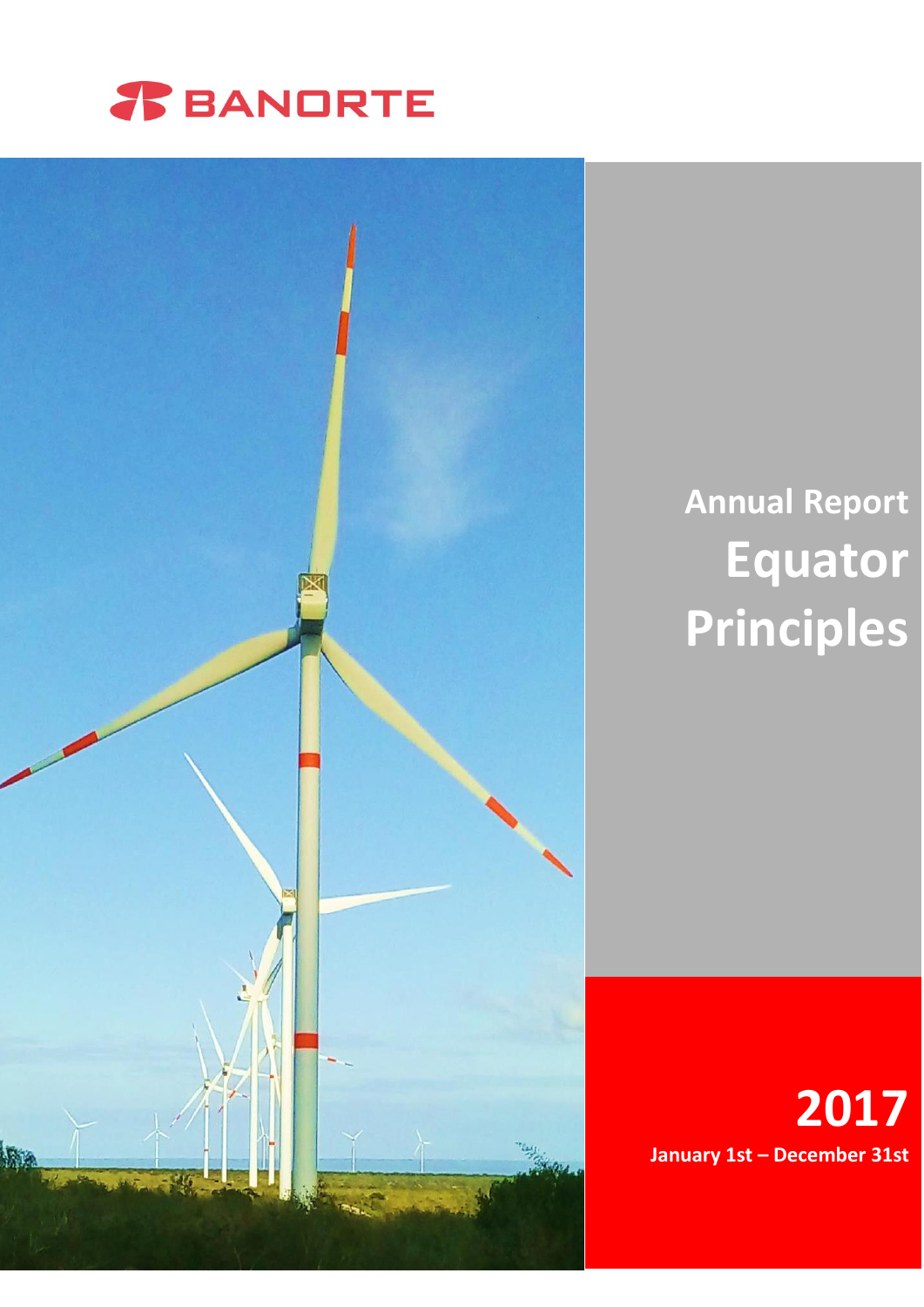# *T* BANDRTE

# **Content**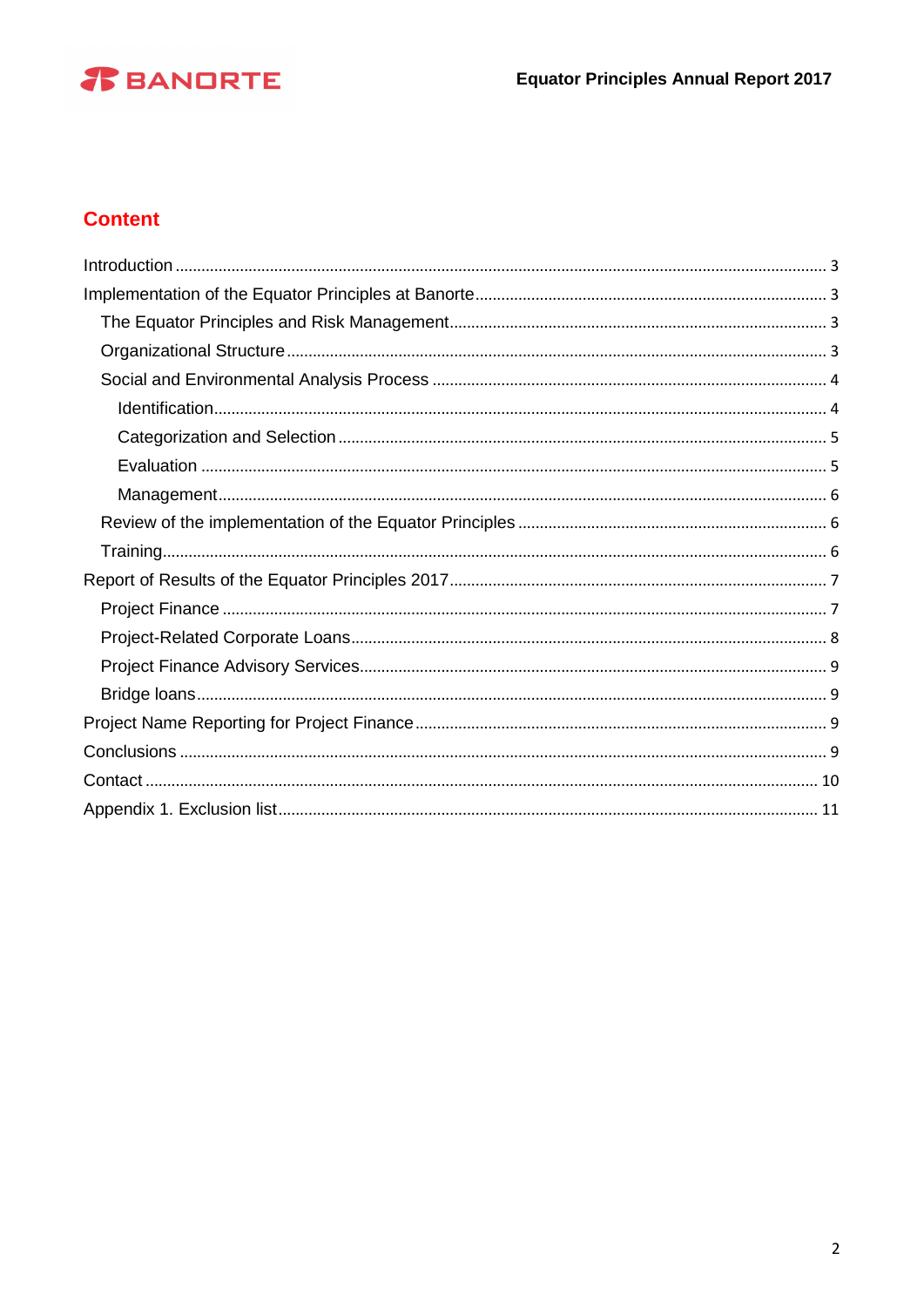

#### <span id="page-2-0"></span>Introduction

The Equator Principles (EPs) represent the most important standard for the environmental and social risk management within the international financial sector; they were created as a voluntary framework intended to determine, evaluate and manage the environmental and social risks and impacts in financial transactions, accrediting only those projects that can demonstrate a socially and environmentally responsible management.

The EPs were developed in 2003 by EPFIs (Equator Principles Financial Institutions) in consultation with the International Finance Corporation (IFC). Currently, 92 financial institutions from 37 countries have officially adopted these principles<sup>1</sup>, with Banorte being the second Mexican bank to adhere to this framework in 2012.

In such wise, we reiterate our commitment about prevent, minimize, restore and compensate for impacts generated by our operations, recognizing the importance of climate change, natural resources, biodiversity and human rights.

This document serves as a report on the implementation of the EPs in Banorte from January 1st to December 31st, 2017, according to Principle 10 (Reporting and Transparency) and Appendix B (Minimum Reporting Requirements) of the Equator Principles III-2013<sup>2</sup>.

<span id="page-2-1"></span>Implementation of the Equator Principles at Banorte

#### <span id="page-2-2"></span>**The Equator Principles and Risk Management**

In 2009, Banorte signed an agreement with IFC under which it committed to establish its own system of environmental and social risk management. In March of 2012, Banorte adopted the EPs. In October 2012 the Social and Environmental Risk Management System (SEMS) started operating.

The SEMS defines a process of identification, categorization, selection, evaluation and management of social and environmental risks and impacts generated by the activities we finance, based on the rules of the EPs, the World Bank Group Environmental, Health, and Safety Guidelines.

Thus, the objective of the SEMS is to analyze the environmental and social risk of the Corporate Banking, Commercial Banking and Structured Financing loan portfolio, in order to promote that projects receive financing or advisory from Banorte, cause the least amount of harm possible, are developed in a socially responsible manner and apply strict environmental practices.

#### <span id="page-2-3"></span>**Organizational Structure**

The implementation of the EP's through the SEMS is in charge of the Social and Environmental Risk department (Área de Riesgo Socio-Ambiental - ARSA), which is part of the Direction of Sustainability and Responsible Investment. ARSA is integrated by a team with specialized education, experience and skills related to social and environment issues.

 $\overline{a}$ 1 http://equator-principles.com/about/

<sup>&</sup>lt;sup>2</sup> http://equator-principles.com/wp-content/uploads/2017/03/equator\_principles\_III.pdf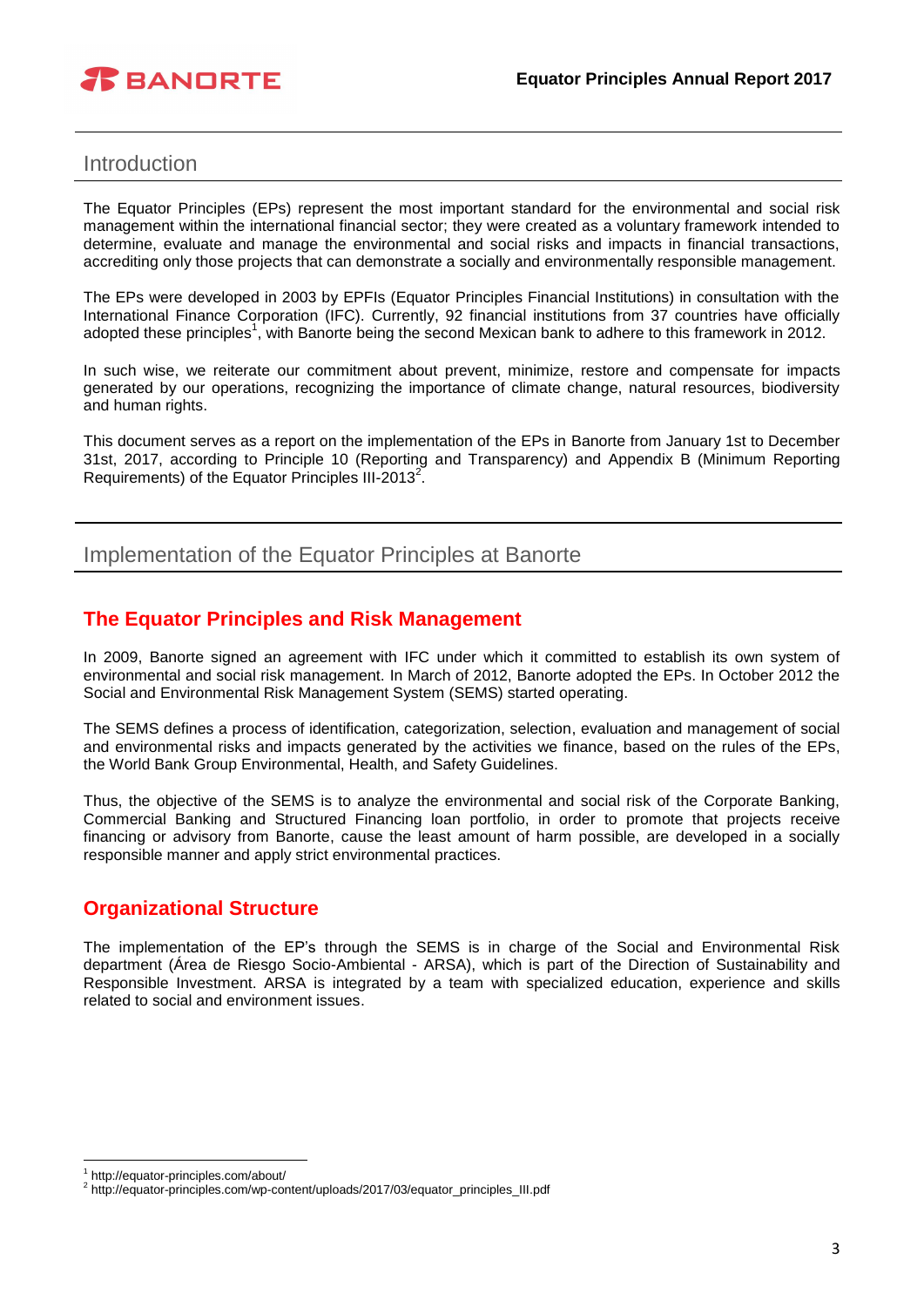

Moreover, SEMS is supported by the Champions of Sustainability, a group of Credit department partners who act as a link between ARSA and the Business area of the Bank to disseminate at national level, an adequate social and environmental risk management.



#### **Organizational Structure of the SEMS**

## <span id="page-3-0"></span>**Social and Environmental Analysis Process**

The Social and Environmental Risk Management System of Banorte follows a process of identification, categorization, selection, evaluation and management that operates in parallel with the credit procedures. In this manner, credits are analyzed previous to its authorization by the Credit Committee.

#### **Analysis Process of the SEMS**



#### **Identification**

<span id="page-3-1"></span>The process begins with the identification of potential social and environmental risks, based on a review of the characteristics of the financing. So, ARSA confirm with the Credit area the customer's activity, the financial product, the destination of the credit, the amount and the term.

In this stage, the exclusion list of the Bank (Appendix 1) is used to rule out any activity considered as a risk or prohibited situation. Likewise, a research is carried out about the reputation of the project and/or company to know its exposure to this type of risk.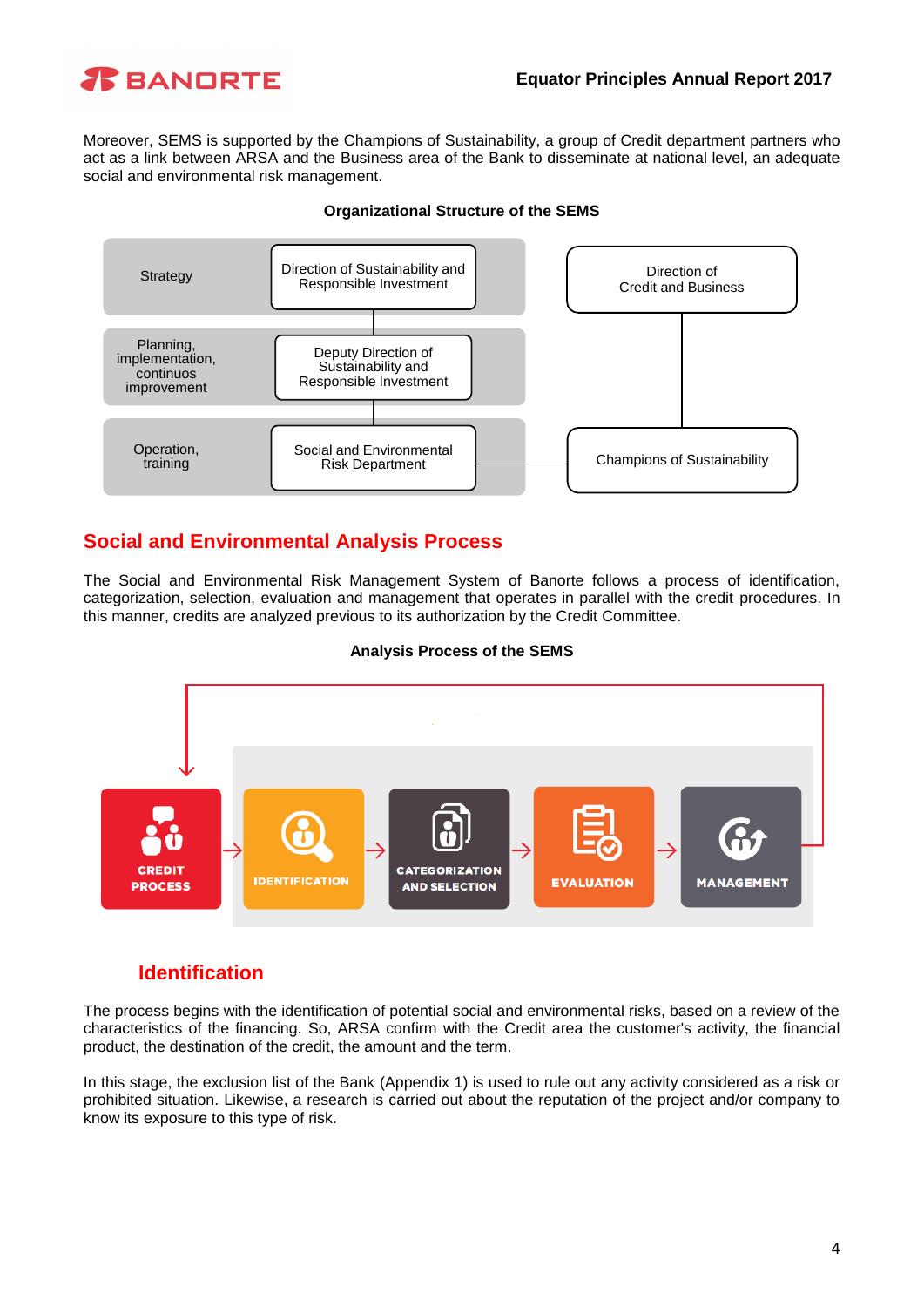

#### **Categorization and Selection**

<span id="page-4-0"></span>The categorization consists of assigning a level of social and environmental risk to credits, depending on the magnitude of their impacts and the possibility of mitigating them. Risk is classified into three categories: low risk (C), medium risk (B) and high risk (A). In addition, special attention is paid to sensitive industrial sectors such as mining, oil and gas, chemicals, among others, due to its high potential for affecting natural areas, indigenous communities and cultural heritage.

#### **Categories of social and environmental risk**

| <b>Category A</b>                                                                                                                                                                                                                                                                | <b>Category B</b>                                                                                                                                                                                                                                                                                                                | <b>Category C</b>                                                                                                                                                                                 |
|----------------------------------------------------------------------------------------------------------------------------------------------------------------------------------------------------------------------------------------------------------------------------------|----------------------------------------------------------------------------------------------------------------------------------------------------------------------------------------------------------------------------------------------------------------------------------------------------------------------------------|---------------------------------------------------------------------------------------------------------------------------------------------------------------------------------------------------|
| Projects with potential significant adverse<br>environmental and social risks and/or<br>impacts that are diverse, irreversible or<br>unprecedented. For example, oil and gas<br>projects,<br>development<br>οf<br>large<br>infrastructures, mining, foundry,<br>among<br>others. | Projects with potential limited adverse<br>environmental and social risks and/or<br>impacts that are few in number, generally<br>site-specific, largely reversible and readily<br>addressed through mitigation measures.<br>This is the case of food processing, pulp<br>and paper industry, housing construction,<br>hospitals. | Projects with minimal or no adverse<br>environmental and social risks and/or<br>impacts. We can mention the purchase of<br>machinery, the service industry, consulting<br>agencies, among others. |

Once financings are categorized, we proceed to choose those that must be evaluated considering the assigned risk category, the destination of the credit, the sector, the reputational background and the amount of the loan. Priority, we evaluate category A and B projects belonging to sensitive sectors.

#### **Evaluation**

<span id="page-4-1"></span>The evaluation consists in verifying the compliance of the projects and/or companies with the current national legal framework, as well as with the established international guidelines on social and environmental risk for the financial sector, the Performance Standards and the EP's.

Loans over 1 million dollars are evaluated by the IFC Performance Standards, credits over 10 million dollars are analyzed under the EP's framework and loans lower than 1 million dollars pass through the SEMS Evaluation $3$ .

#### **Phase of evaluation**

| <b>Equator Principles</b>           |           | <b>Performance Standards</b>         | <b>SEMS Evaluation</b>          |  |
|-------------------------------------|-----------|--------------------------------------|---------------------------------|--|
| Review and Categorisation           | ٠         | Assessment and Management of         | Social risks and impacts        |  |
| <b>Environmental and Social</b>     |           | Environmental and Social Risks and   | Environmental risks and impacts |  |
| Assessment                          |           | Impacts                              | Reputational risks and impacts  |  |
| Applicable Environmental and Social | $\bullet$ | Labor and Working Conditions         |                                 |  |
| <b>Standards</b>                    | ٠         | Resource Efficiency and Pollution    |                                 |  |
| <b>Environmental and Social</b>     |           | Prevention                           |                                 |  |
| Management System and Equator       | $\bullet$ | Community Health, Safety, and        |                                 |  |
| Principles Action Plan              |           | Security                             |                                 |  |
| Stakeholder Engagement              | ٠         | Land Acquisition and Involuntary     |                                 |  |
| Grievance Mechanism                 |           | Resettlement                         |                                 |  |
| <b>Independent Review</b>           | ٠         | <b>Biodiversity Conservation and</b> |                                 |  |
| Covenants                           |           | Sustainable Management of Living     |                                 |  |
| Independent Monitoring and          | ٠         | <b>Natural Resources</b>             |                                 |  |
| Reporting                           | ٠         | Indigenous Peoples                   |                                 |  |
| Reporting and Transparency          |           | <b>Cultural Heritage</b>             |                                 |  |

 3 SEMS evaluation represents the third evaluation framework created for credits less than 1 million dollars. Its objective is to analyze the most relevant environmental, social and reputational impacts of credits and its compliance with the current national legislation and international guidelines .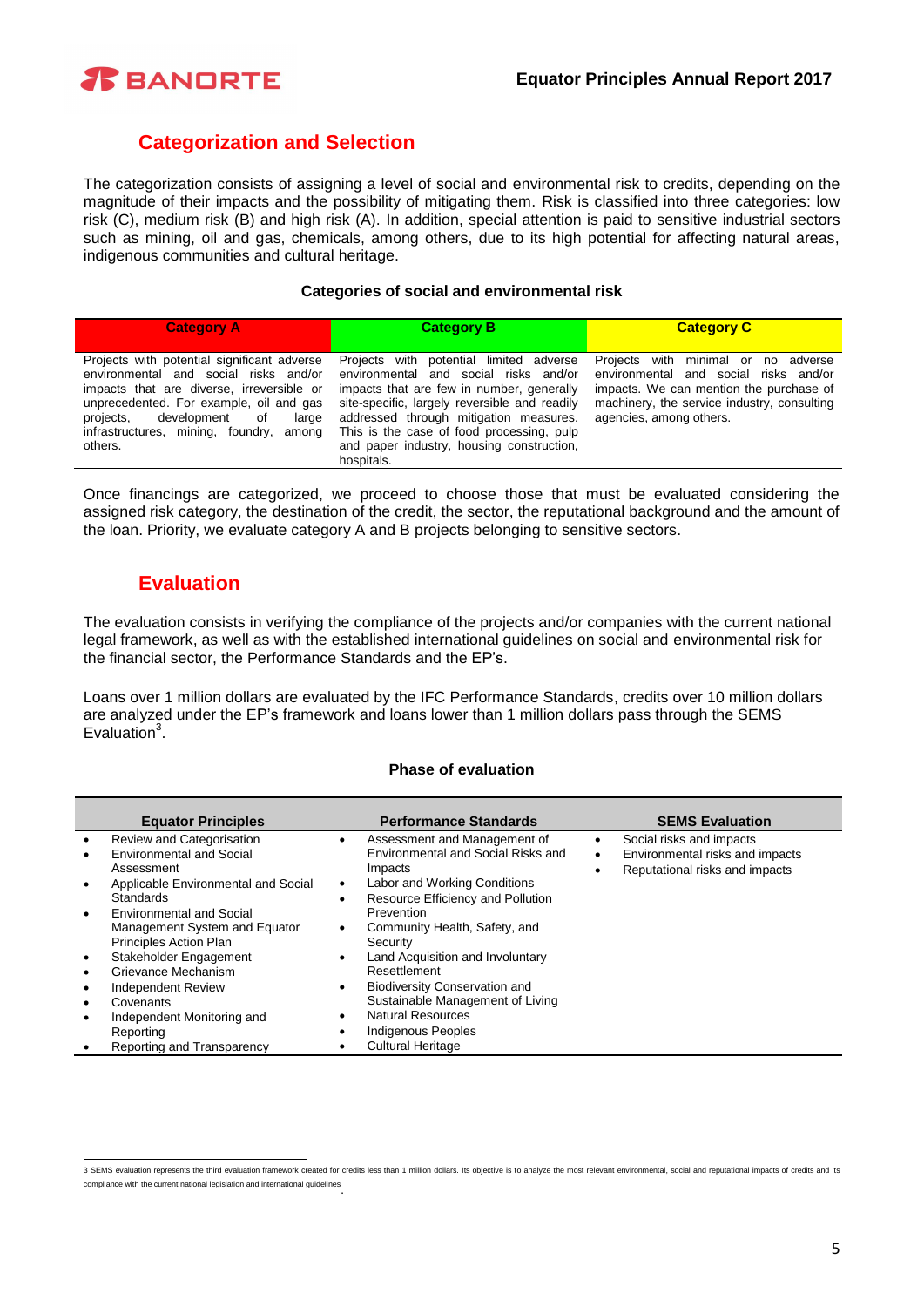

Thus, ARSA requests to the client, through the Credit area, the necessary information to elaborate a due diligence that validates the compliance with standards. Among the documentation requested are authorizations, permits, resoluteness, licenses, plans, programs, protocols, specialized studies and good practices.

The evaluation of the social and environmental risks includes recommendations for both, the Credit Committee and the customer, regarding the social and environmental viability of the project. So, the Committee considers ARSA's opinion and conditions to grant financing, and customers receive guidance to improve their environmental and social responsibility management practices. In this way, we disseminate the World Bank Group Environmental, Health, and Safety Guidelines.

#### **Management**

<span id="page-5-0"></span>Finally, risk management stage refers to the monitoring of the environmental and social performance of the projects, during the life cycle of financings. This monitoring applies to loans that were evaluated, mainly projects analyzed under the EP's framework.

During this stage, ARSA provides continuous advice to Credit area in order to guide clients in complying with assessment frameworks and developing action plans. These action plans must contain personnel in charge, deadlines and measures defined face of conditions established by ARSA and the external and internal experts of the project.

ARSA conducts in addition, annual documentary reviews, reputational monitoring and on-site visits for financed projects and/or companies to verify the attention on opportunity areas detected, as well as the implementation of action plans.

#### <span id="page-5-1"></span>**Review of the implementation of the Equator Principles**

As a part of the Banorte's SEMS continuous improvement process, the Direction of Sustainability and Responsible Investment, in partnership with ARSA, verify the SEMS operation and the EP's application conducting annual reviews. These reviews consider the results attained, the objectives achieved, the feedback of the different stakeholders (Credit, Normativity, Compliance Legal and Specialized Credit Areas) and the identification of opportunity areas and its corrective actions.

# <span id="page-5-2"></span>**Training**

The Credit and Business area plays a key role in environmental and social risk management. Therefore, raising awareness and developing expertise in these issues is essential. Addressing this need, ARSA provides training for Credit's analysts, executives and directors in person mode, online and by telephone. Also we published the monthly informative newsletter "SEMS en breve"<sup>4</sup>.

During 2017, we reached to train more than 375 executives in topics such as sustainability in the financial sector, social and environmental risk management, SEMS operation, sensitive sectors, case studies, sustainable and responsible customers and reputational risk.

As mentioned above, ARSA is formed by a team with specialized education and experience in social and environmental matters, who in addition receive periodically training on specific topics for the adequate risk management such as human rights, indigenous people and cultural heritage, among others.

 4 SEMS en breve is a newsletter that addresses high social and environmental risk cases, nationally and internationally, as well as relevant issues related to the operation and bases of SEMS.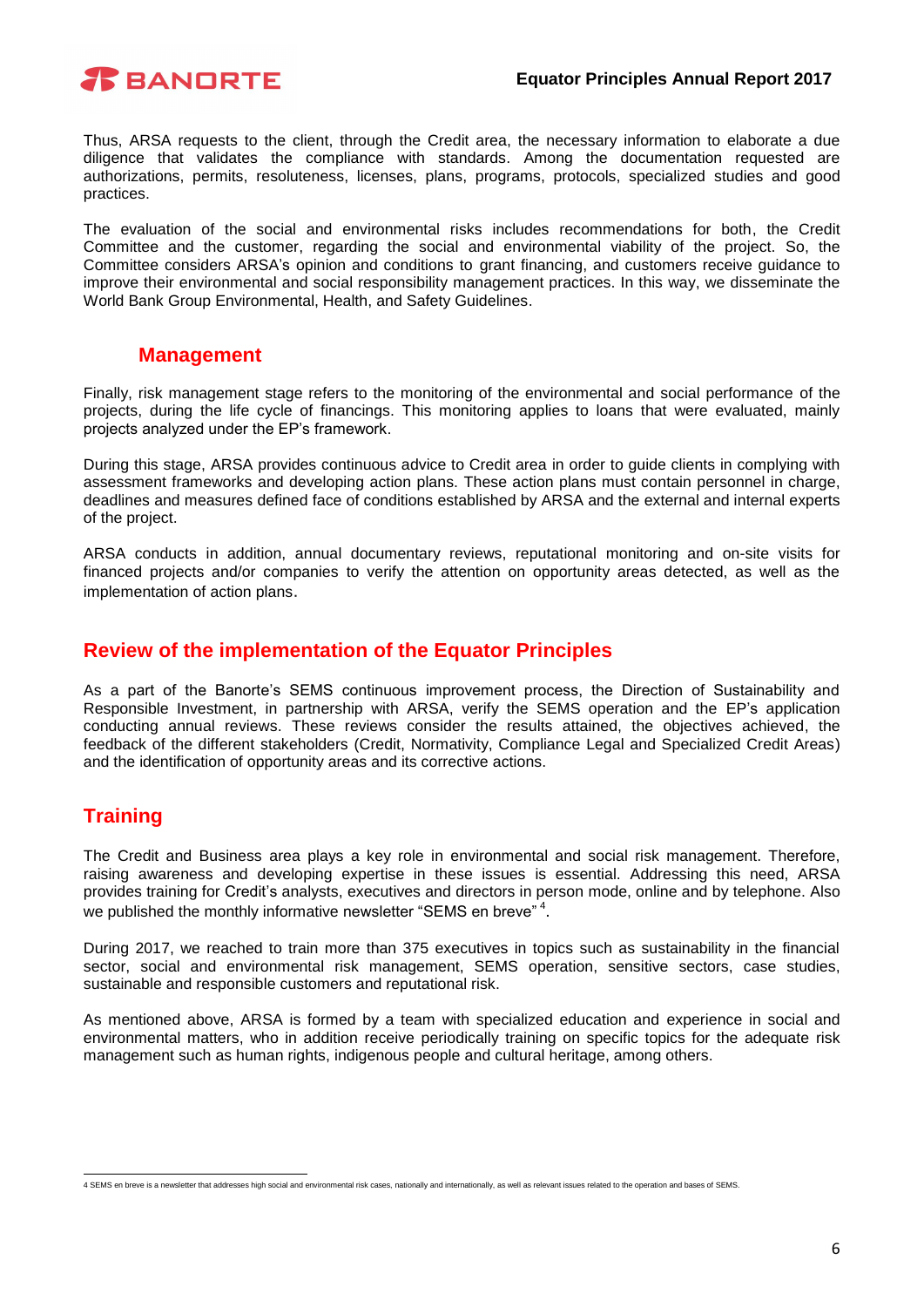

# <span id="page-6-0"></span>Report of Results of the Equator Principles 2017

SEMS operations considered the guidelines of Equator Principles III-2013 for non-designated countries like Mexico, in Americas region. Regarding to the provision of credits from January 1st to December 31st, 2017, the EP's application produced the results detailed below.

# <span id="page-6-1"></span>**Project Finance**

| <b>Sector</b>  |             |            |            |              |  |
|----------------|-------------|------------|------------|--------------|--|
|                | Category A  | Category B | Category C | <b>TOTAL</b> |  |
|                | $\mathbf 2$ | 9          | 21         | 32           |  |
| Mining         | n           | ი          | 0          | 0            |  |
| Infrastructure | 1           | O          | 0          | 1            |  |
| Oil & gas      | 1           | ი          | 0          | 1            |  |
| Power          | ŋ           | 4          | O          | 4            |  |
| Others         | n           | O          | 0          | 26           |  |
| Chemicals      | n           | ŋ          | 0          | $\Omega$     |  |
| Construction   | O           | 1          | 19         | 20           |  |
| Manufacture    | O           | ŋ          | 0          | O            |  |
| Agribusiness   | O           | O          | 0          | O            |  |
| Tourism        | O           | 4          | 2          | 6            |  |

| <b>Region</b>                            |  |  |    |    |  |
|------------------------------------------|--|--|----|----|--|
| Category A Category B Category C   TOTAL |  |  |    |    |  |
| Americas                                 |  |  | 21 | 32 |  |
| Europe, Middle<br>East & Africa          |  |  |    |    |  |
| Asia Pacific                             |  |  |    |    |  |

| <b>Designated country</b>                |  |  |  |    |  |
|------------------------------------------|--|--|--|----|--|
| Category A Category B Category C   TOTAL |  |  |  |    |  |
| Designated                               |  |  |  |    |  |
| Non designated                           |  |  |  | 32 |  |

| <b>Independent review</b> |  |  |                                          |    |  |
|---------------------------|--|--|------------------------------------------|----|--|
|                           |  |  | Category A Category B Category C   TOTAL |    |  |
| Yes                       |  |  |                                          |    |  |
| No                        |  |  |                                          | зc |  |



As it is possible to observe, most of the projects financed during 2017 are in category C with minimum and non-adverse environmental and social risks and impacts (21 projects). In category B, nine projects were financed and in category A only two loans were granted.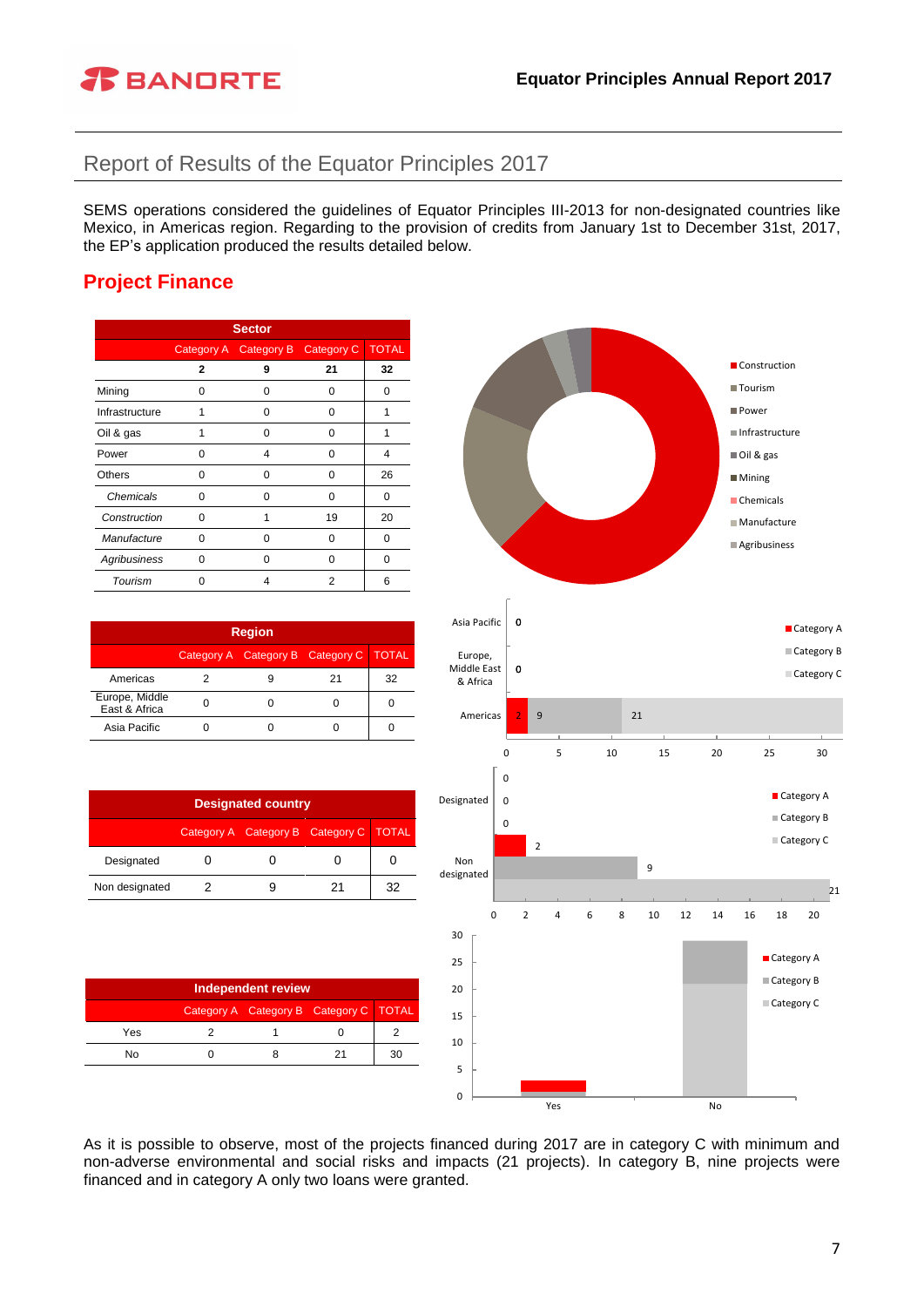#### **Equator Principles Annual Report 2017**

# **R** BANDRTE

Of the total projects, only three, two in category A and one in category B, presented an independent consultant review in the first compliance review with the EP's. However, as part of the recommendations and conditions that ARSA establishes in the due diligences to follow up annually, it urges to clients to have an independent consultant who support the execution of their projects.

# <span id="page-7-0"></span>**Project-Related Corporate Loans**

| <b>Sector</b>       |                                                      |   |          |    |  |  |
|---------------------|------------------------------------------------------|---|----------|----|--|--|
|                     | <b>Category C</b><br><b>Category B</b><br>Category A |   |          |    |  |  |
|                     | $\overline{2}$                                       | 2 | 12       | 16 |  |  |
| Mining              | ი                                                    | ŋ | 0        | 0  |  |  |
| Infrastructure      | 1                                                    |   | 0        | 2  |  |  |
| Oil & gas           | 1                                                    | ŋ | $\Omega$ | 1  |  |  |
| Power               | O                                                    | n | $\Omega$ | 0  |  |  |
| <b>Others</b>       | O                                                    |   | 12       | 13 |  |  |
| Chemicals           | O                                                    | n |          |    |  |  |
| Construction        | ŋ                                                    | ∩ | 7        | 7  |  |  |
| Manufacture         | O                                                    |   |          | 2  |  |  |
| <b>Agribusiness</b> | O                                                    | ŋ | 2        | 2  |  |  |
| Tourism             | U                                                    | 0 |          |    |  |  |

| <b>Region</b>                          |  |  |    |    |  |
|----------------------------------------|--|--|----|----|--|
| Category A Category B Category C TOTAL |  |  |    |    |  |
| Americas                               |  |  | 12 | 16 |  |
| Europe, Middle<br>East & Africa        |  |  |    |    |  |
| Asia Pacific                           |  |  |    |    |  |

| <b>Designated country</b>              |  |  |    |    |  |
|----------------------------------------|--|--|----|----|--|
| Category A Category B Category C TOTAL |  |  |    |    |  |
| Designated                             |  |  |    |    |  |
| Non designated                         |  |  | 12 | 16 |  |

| <b>Independent review</b> |                                                  |  |  |  |  |  |
|---------------------------|--------------------------------------------------|--|--|--|--|--|
|                           | Category A Category B Category C<br><b>TOTAL</b> |  |  |  |  |  |
| Yes                       |                                                  |  |  |  |  |  |
| N٥                        |                                                  |  |  |  |  |  |



The majority of Project-Related Corporate Loans financed during 2017 are in category C with minimum and non-adverse environmental and social risks and impacts (12 credits). In category B, two projects were financed and in category A two other loans were granted.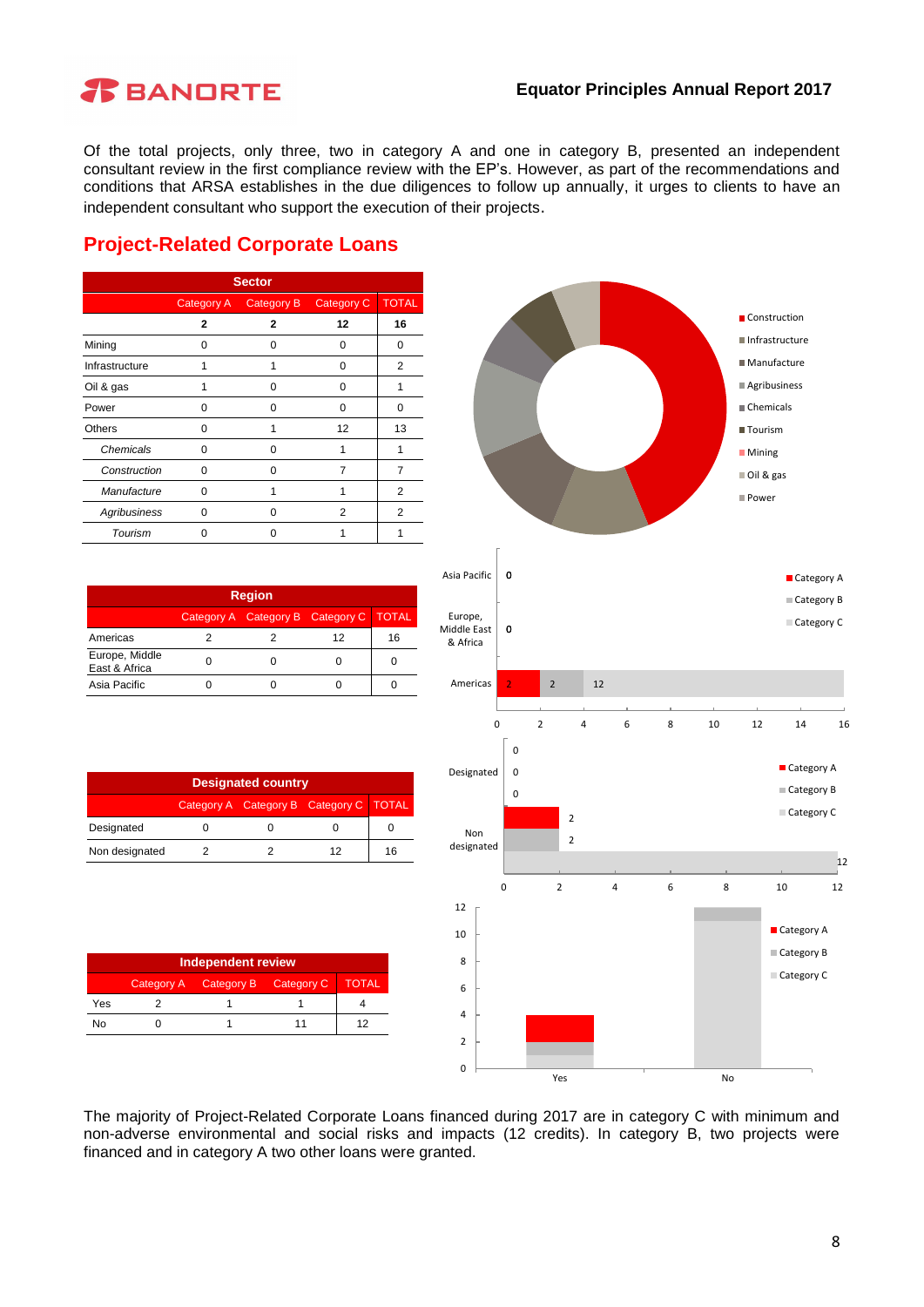

Of the total projects, only four, two in category A, one in category B and one in category C, presented an independent review. As part of the recommendations and conditions that ARSA establishes in the due diligences to follow up annually, it urges to clients to provide these review for the next year of evaluation.

## <span id="page-8-0"></span>**Project Finance Advisory Services**

Banorte did not authorize any transaction of 10 million dollars or more for Project Finance advisory services with significant social and/or environmental risks.

## <span id="page-8-1"></span>**Bridge loans**

Due to their nature, the information about the bridge loans is not subject to specific reporting requirements of the report<sup>5</sup>.

# <span id="page-8-2"></span>Project Name Reporting for Project Finance

In Mexico, according to the Law on Credit Institutions <sup>6</sup>, we cannot disclosure the project name of financings because its publication would violate current rules. In particular, Article 142 stating that the information and documentation relating to operations and services shall be confidential.

So credit institutions in protecting the right to privacy of its customers and users, they can only give news or information the owner, their representatives and when requested by the judicial authority, the National Banking and Securities Commission, Bank of Mexico, the Institute for Protection of Bank Savings and the Commission for the Protection and Defense of Financial Services Users.

#### <span id="page-8-3"></span>**Conclusions**

1

The implementation of the Equator Principles at Banorte through its Social and Environmental Risk Management System continue representing an important challenge to the institution. During 2017, we achieve to strength the SEMS performance across improving the tools of information analysis and organization, the continuous training of the Credit area and our interaction with Business departments. For more information consult [https://www.banorte.com/cms/archivos/AR\\_BANORTE\\_2017.pdf](https://www.banorte.com/cms/archivos/AR_BANORTE_2017.pdf)

<sup>5</sup> http://equator-principles.com/wp-content/uploads/2017/03/equator\_principles\_III.pdf

<sup>6</sup> http://www.diputados.gob.mx/LeyesBiblio/pdf/43\_170616.pdf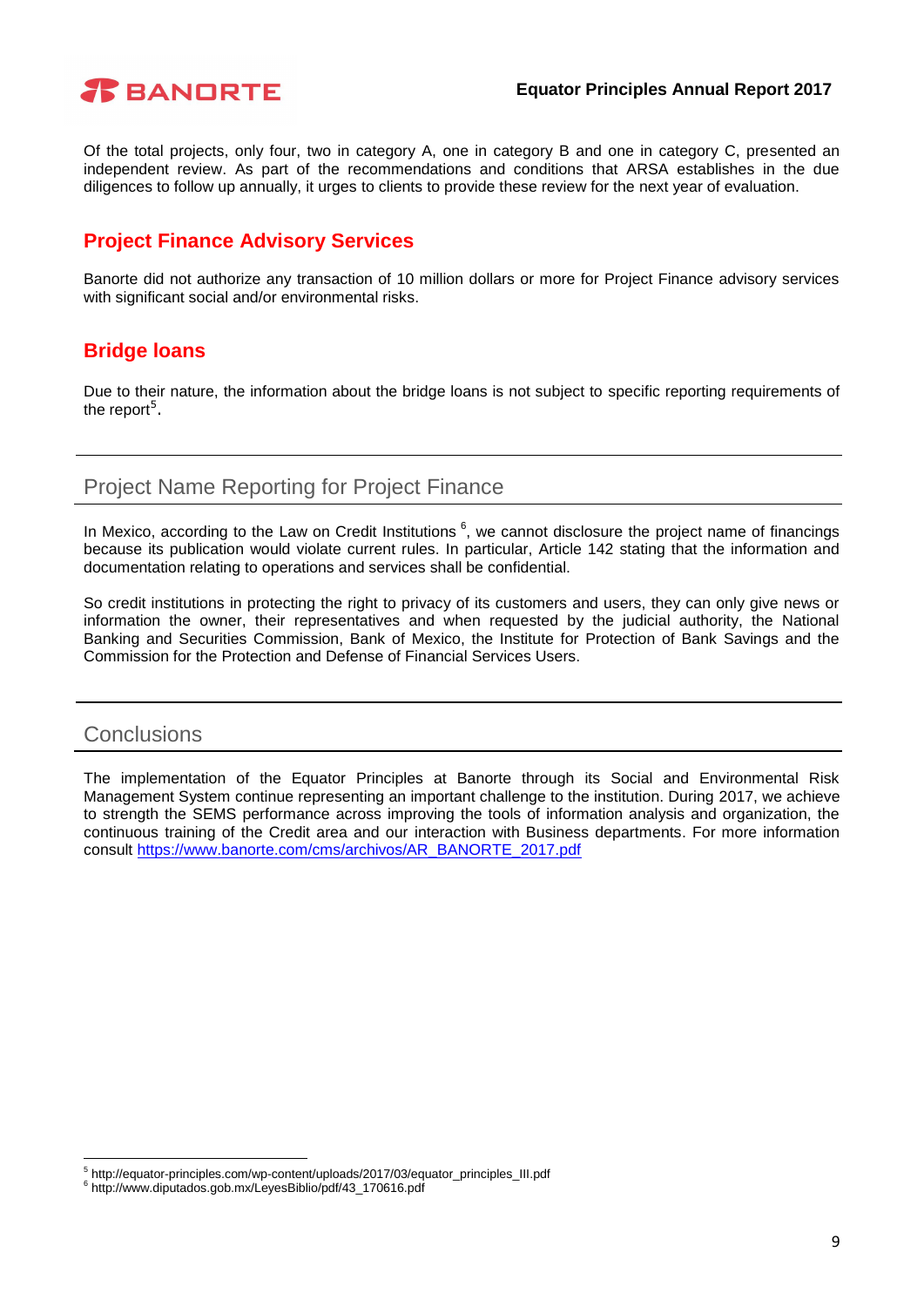# *R* BANDRTE

## <span id="page-9-0"></span>**Contact**

#### **Mariuz Calvet Roquero**

Director of Sustainability and Responsible Investment [mariuz.calvet@banorte.com](mailto:mariuz.calvet@banorte.com) Tel. +52 (55) 1103- 40000 Ext. 1862

#### **Britzia Silva Enciso** Deputy Director of Sustainability and Responsible Investment [britzia.silva@banorte.com.mx](mailto:britzia.silva@banorte.com.mx) Tel. +52 (55) 1103- 40000 Ext. 1773

**Diana Itzel Jiménez Márquez** Analyst of social and environmental risk [diana.jimenez.marquez@banorte.com](mailto:diana.jimenez.marquez@banorte.com) Tel. +52 (55) 1103- 40000 Ext. 2498

#### **María Eugenia Orellana Ibáñez**

Analyst of social and environmental risk [maria.orellana.ibanez@banorte.com](mailto:maria.orellana.ibanez@banorte.com) Tel. +52 (55) 1103- 40000 Ext. 2495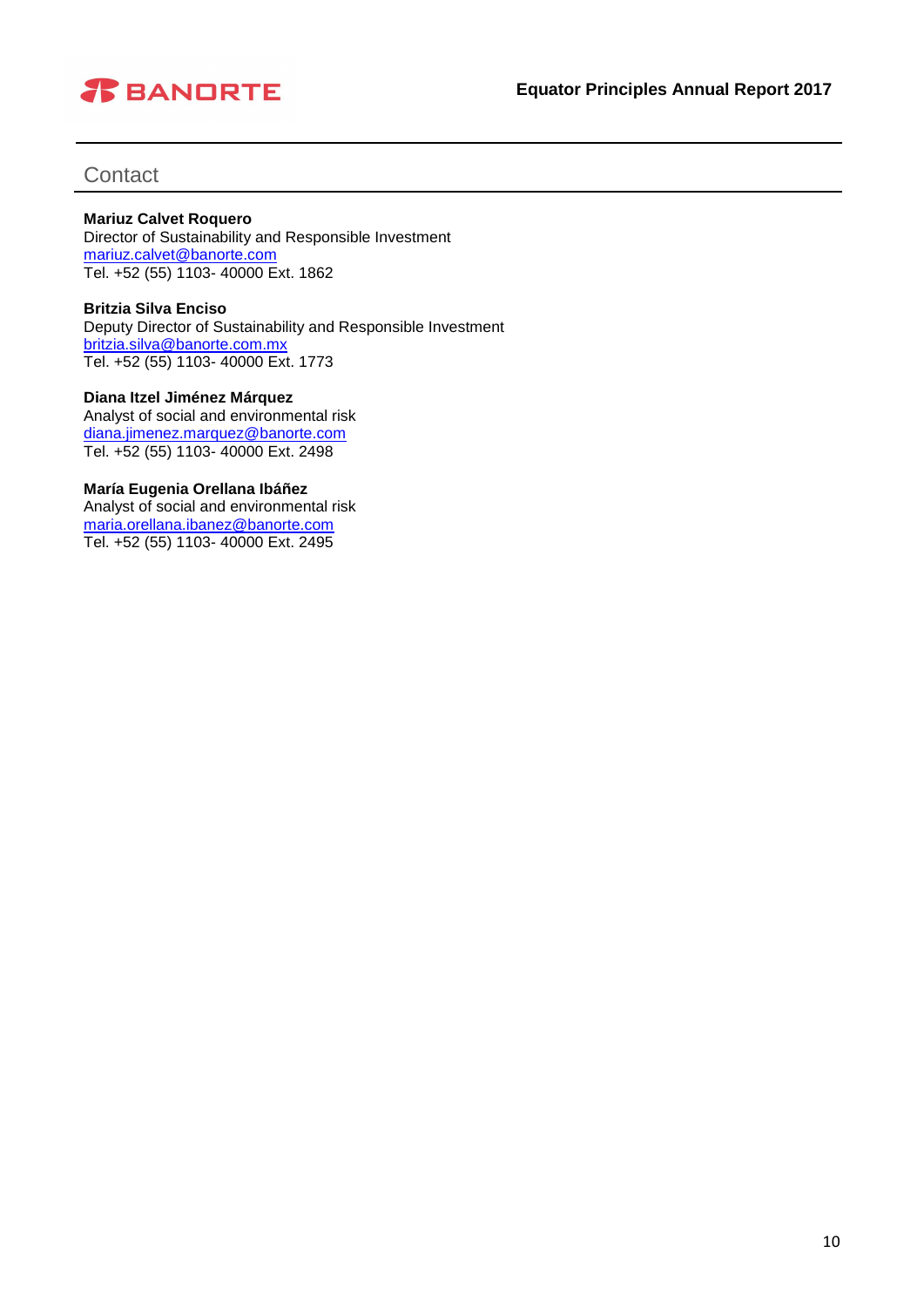

# <span id="page-10-0"></span>**Appendix 1. Exclusion list**

#### **Exclusion list of Banorte**

#### **03.02 Prohibited Risk Situations**

The following activities and operations are considered prohibited. For this reason, these activities do not require a preliminary analysis to determinate their disapproval.

- a. Production or activities that involve forced labor  $(1)$  or child labor exploitation.
- b. Production or commerce of any product or activity considered as illegal, all in the current legal framework.
- c. Any business related to pornography and prostitution.
- d. Wildlife crime regulated by the Convention on International Trade in Endangered Species of Wild Fauna and Flora (CITES).
- e. Production or trade of radioactive material (including warehousing and treatment of radioactive wastes.) asbestos, polychlorinated biphenyl (PCB) and others chemical products that have been prohibited internationally.
- f. Production and trade of pharmaceutical or pesticide and herbicides that has been prohibited internationally.
- g. Production or trade of harmful substances that destroy ozone, which have been prohibited internationally.
- h. Sea fishing using nets more than 2.5 km long.
- i. Commercial forestry at commercial level in primary tropical rainforest.
- j. Any other activity that is in violation of environmental, health or industrial safety laws.
- k. Churches
- l. Gambling
- m. Military Equipment
- n. Candidates, Political Exposed Persons, Unions, Political Organizations. , the Central Credit Committee, has the exclusivity authority to approve the financing; this process also requires the signature of the CEO. Banorte can only provide financing the three largest political parties in the country registered with the National Electoral Institute (Instituto Nacional Electoral: INE); an exception can be made for the financing of other political parties registered in the INE, but only for 4 million Units of Investment (UDI) this process further requires that the Risk Policy Committee (Comité de Políticas de Riesgo) is informed about any such exceptions.
- (1) Forced labor means all labor or service that is involuntary, that is obtained through the use of threat, force or punishment.

<sup>(2)</sup> Child labor exploitation means the employment of children characterized by economic exploitation, , or with a probable risk of danger for the child, or interferes with the formal education of the child, or that causes harm to the health of the child, or has a negative impact on the physical, mental, spiritual, moral or social welfare of the child.